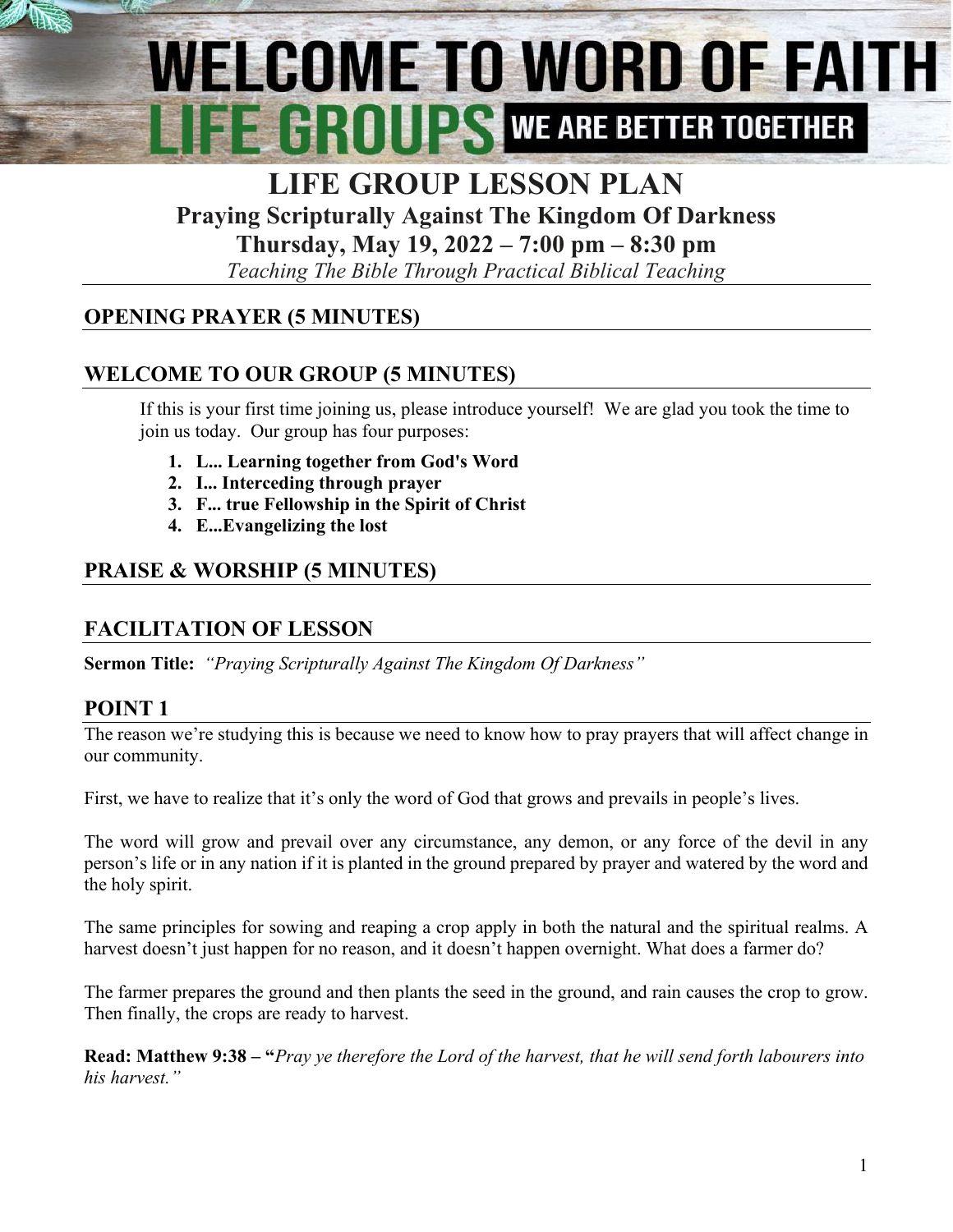# WELCOME TO WORD OF FAITH **FE CROUPS WE ARE BETTER TOGETHER**

## **LIFE GROUP LESSON PLAN Praying Scripturally Against The Kingdom Of Darkness Thursday, May 19, 2022 – 7:00 pm – 8:30 pm**

*Teaching The Bible Through Practical Biblical Teaching*

In this passage the Bible calls people who are ready to receive the gospel spiritual harvest. And the Bible gives us instructions on how to pull people out of the kingdom of darkness and get a harvest of souls for the kingdom of light. In the natural realm, a crop is produced from seed. But before the seeds can be planted, the ground must be prepared.

Then in order to produce a harvest, after the seed is planted, it also has to be watered. The same is true in the spiritual realm. Spiritually, we prepare the ground of people's heart through scriptural prayer and sowing the incorruptible seed of God's Word.

#### **Notice what it says in 1 PETER 1:23:**

*"Being born again, not of corruptible seed, but of incorruptible….."* (INCORRUPTIBLE WHAT?) Incorruptible seed! Then it tells you what that seed is. It says *"……by the word of God, which liveth and abideth for ever."*

The Word has to be sown in people's heart through the preaching of the Word. It's the Word that brings light and illumination to men's hearts to set them free from the dominion of the devil.

**READ: PSALMS 119:130: "***The entrance of thy words giveth light; it giveth understanding unto the simple.*

Without the word you will remain in darkness. Without the Word you will remain ignorant to the devil's devices.

#### **QUESTION**

- 1. What are the principles of sowing and reaping a harvest in the natural?
- 2. Why does the Lord call people who are ready to receive a spiritual harvest? What is the process?
- 3. What areas in your life has the word given you light?

#### **POINT 2**

The responsibility of sowing the incorruptible word and telling people about Jesus' victory is on every believer and not just preachers.

The Bible doesn't say only preachers go out teach all nations.

**READ: MATTHEW 28:19,** "*Go ye ("YE" means "YOU") therefore, and teach all nations…"*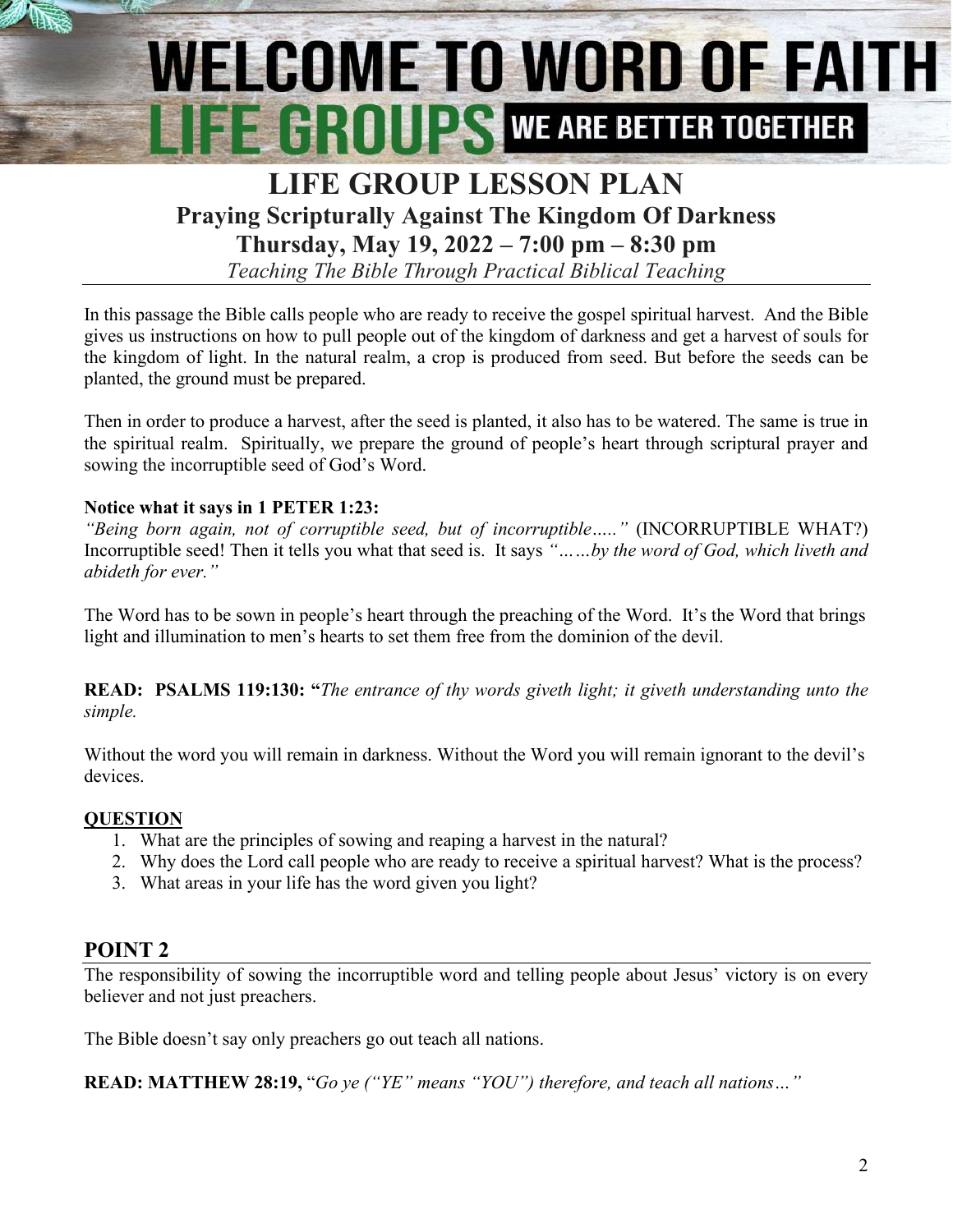# WELCOME TO WORD OF FAITH **THE GROUPS WE ARE BETTER TOGETHER**

## **LIFE GROUP LESSON PLAN Praying Scripturally Against The Kingdom Of Darkness Thursday, May 19, 2022 – 7:00 pm – 8:30 pm**

*Teaching The Bible Through Practical Biblical Teaching*

The devil has been defeated and dethroned by Jesus from his place of dominion over believers, but now believers have to go tell people the good news. In this great commission Jesus instructed believers to preach and teach his word in all nations. He didn't say, *"Go ye therefore and pray to pull down demonic strongholds in all nations."*

If believers only pray in regard to the harvest, but no one ever sowed the word, there would never be a harvest of souls – no one would come out of Satan's dominion.

We will see bad things begin to escalate in our communities because believers are not sowing the word. Some are still closet Christians. Nobody even knows they're saved!

A person can pray for a crop all year long, but if he doesn't get out and plant some seed in his garden, he will come up empty-handed at harvest time. And I don't care how good the seed is or how well-prepared the ground is – if there is no water or rain, there will be no crop and no increase.

#### **QUESTION:**

1. What is the responsibility of every born-again believer young and old? Explain what every bornagain believer should be doing and why?

### **POINT 3**

In the Bible, "water" is a type of both the Word and the Holy Spirit.

**READ: JAMES 5:7 –** *"Be patient therefore, brethren, unto the coming of the Lord. Behold, the husbandman waiteth for the precious fruit of the earth, and hath long patience for it, until he receive the early and latter rain."*

The "rain" mentioned in this verse is a type of the Holy Spirit.

**READ: ZECHARIAH 10:1 – "***Ask ye of the LORD rain in the time of the latter rain"*

The rain in this verse is referring to the spiritual rain of the Holy Spirit. He says, *"Ask the Lord to send the rain."* To prepare the ground for the seed of the Word to be planted, we can pray for an outpouring of the Holy Spirit upon all nations and our community.

But then someone will have to go preach the gospel in order to set people free because it's the Word that sets people free.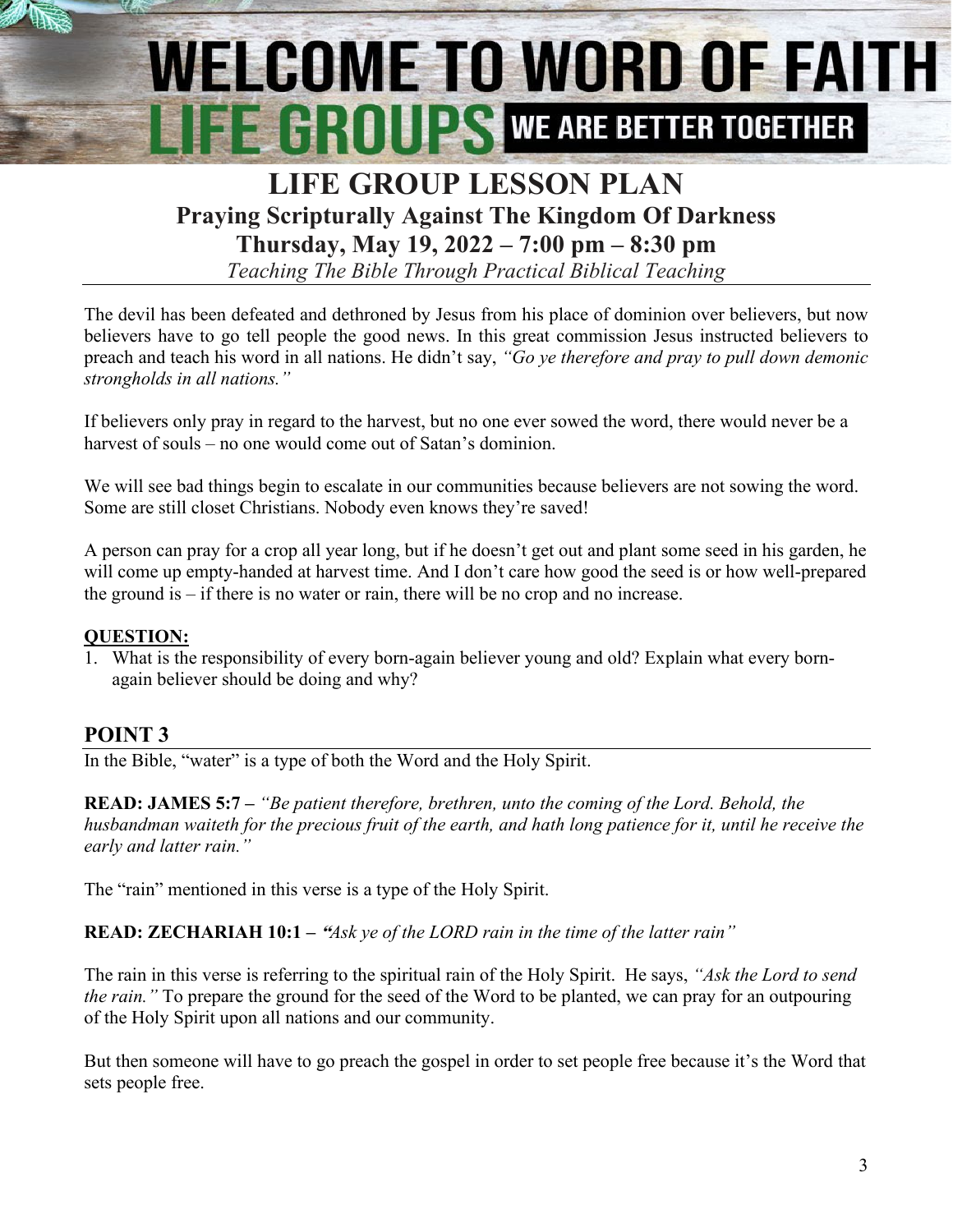# **WELCOME TO WORD OF FAITH** EEHIILS WE ARE BETTER TOGETHER

## **LIFE GROUP LESSON PLAN Praying Scripturally Against The Kingdom Of Darkness Thursday, May 19, 2022 – 7:00 pm – 8:30 pm**

*Teaching The Bible Through Practical Biblical Teaching*

That's what the Word says in **John 8:32,** *"And ye shall know the truth (THE TRUTH IS THE WORD), and the truth shall make you free."*

This is the scriptural way to transform nations and communities. You are not going to be able to deal with the devil in nations or communities any other way than by praying according to God's Word and by sowing the incorruptible seed of God's Word.

That means it's scriptural to ask for the rain – the Holy Spirit – to be poured out upon every nation to cause the seeds of the Word that have been planted in people's heart to grow.

#### **QUESTION:**

1. According to what we just read, what is the scriptural way to change nations and our communities?

### **POINT 4**

Another way to pray scripturally to pull souls from the kingdom of darkness is found in:

#### **READ: MATTHEW 9:38**

*"Pray ye therefore the Lord of the harvest, that he will send forth labourers into his harvest."* Ask the Lord of the harvest to send forth laborers into the harvest.

No matter how good the harvest is, if there are no laborers to reap the harvest, the precious fruit of the earth will not be gatherer in.

So, we have to keep asking the Lord for the rain of the Holy spirit. Keep preaching the word to people, and keep praying for laborers to be sent forth. Then there will be a harvest of souls that will be brought into the Kingdom of God.

That's how to scripturally change communities and nations and cities, because it's based solidly on God's word,

**READ: 1 CORINTHIANS 3:6**, Paul says*, "I have planted, Apollos watered; but God gave the increase."*

Getting the Word to prevail in people's lives should be the primary goal of every believer as they pray for the world. If believers would avoid praying in unbiblical ways and begin praying effectively according to the Word of God,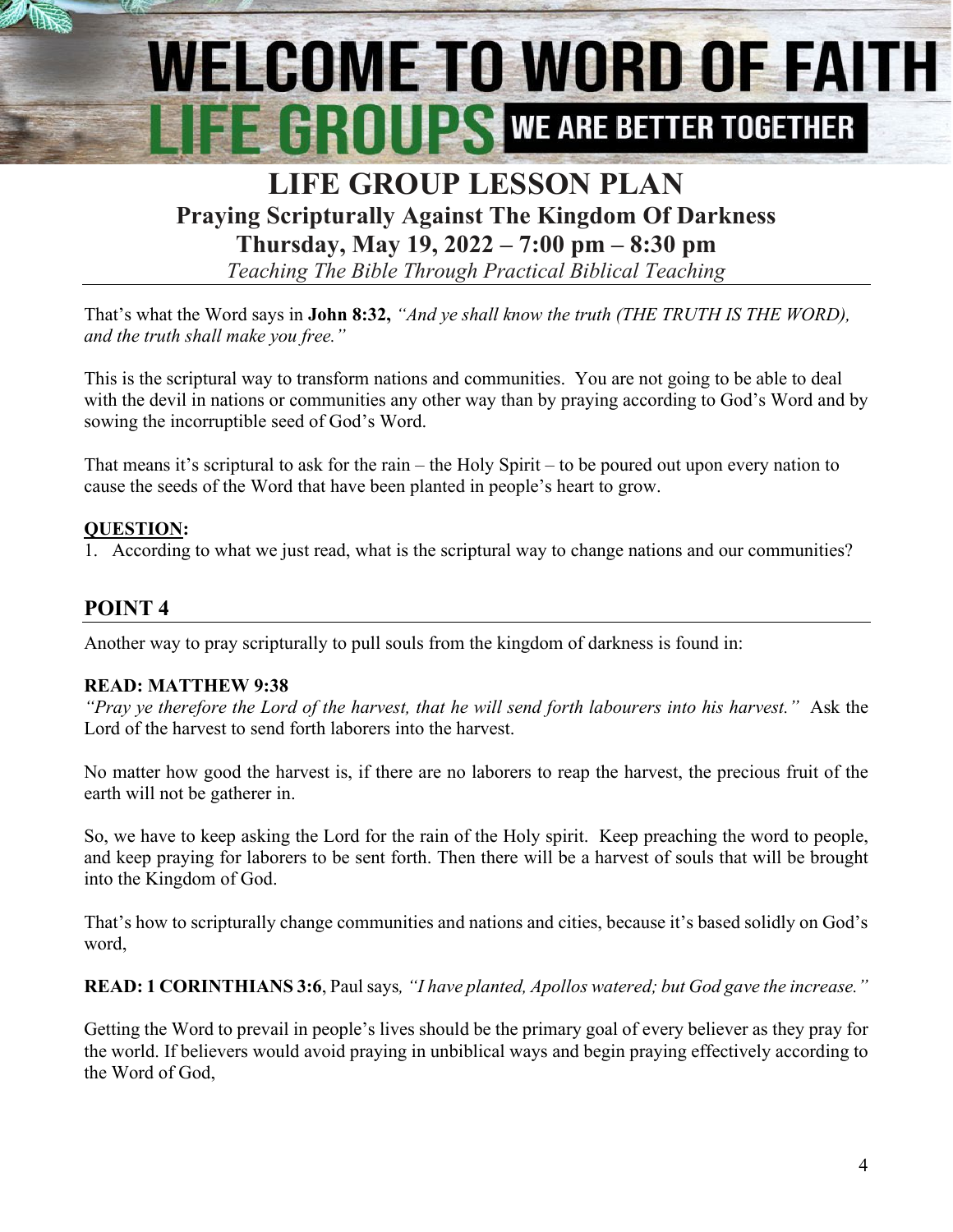# **WELCOME TO WORD OF FAITH EE GROUPS WE ARE BETTER TOGETHER**

## **LIFE GROUP LESSON PLAN Praying Scripturally Against The Kingdom Of Darkness Thursday, May 19, 2022 – 7:00 pm – 8:30 pm**

*Teaching The Bible Through Practical Biblical Teaching*

Satan's strategies in our communities and nation would be thwarted and God's purposes would be fulfilled to a greater measure on this earth.

Praying for revival and an awakening effects change in our cities and nations by pushing back the darkness.

#### **QUESTION:**

1. How else should we pray and why? What will be the results of us praying this way?

#### **POINT 5**

A great man of God named, Charles Finney, who was a great revivalist gave us insight into how to prepare the way for revival through prayer that is based firmly on the word.

Finney had revivals in city after city. Sometimes almost entire cities would get saved when he came and preached there. That's invading the kingdom of darkness! Finney had the greatest success at soulwinning of anyone since the Apostle Paul.

It's a historical fact that 80% of all Finney's converts remained faithful to God in their Christian walk. In most of the great revivals in history, not even fifty percent of the converts continued to live for the lord.

When asked the secret to his success in the ministry. Finney simply said, the secret is prayer. He said I always get up at four o'clock every morning and I pray from 4:00 to eight o'clock in the morning.

I've had some experiences in prayer that indeed alarmed me, he said I found myself saying, "Lord, you don't think we're not going to have revival here, do you!

And then I found myself quoting scripture after scripture to the Lord, reminding him of his promises. When you read how Finney prayed for revival, you'll realize Finney was practicing what God instructed us to do in the book of Isaiah.

**READ: ISAIAH 43:26** where the Lord says: *"Put me in remembrance: let us plead together: declare thou, that thou mayest be justified."*

#### **ISAIAH 43:26 IN THE MESSAGE BIBLE READS:**

*"So, make your case against me. Let's have this out. Make your arguments. Prove you're in the right."*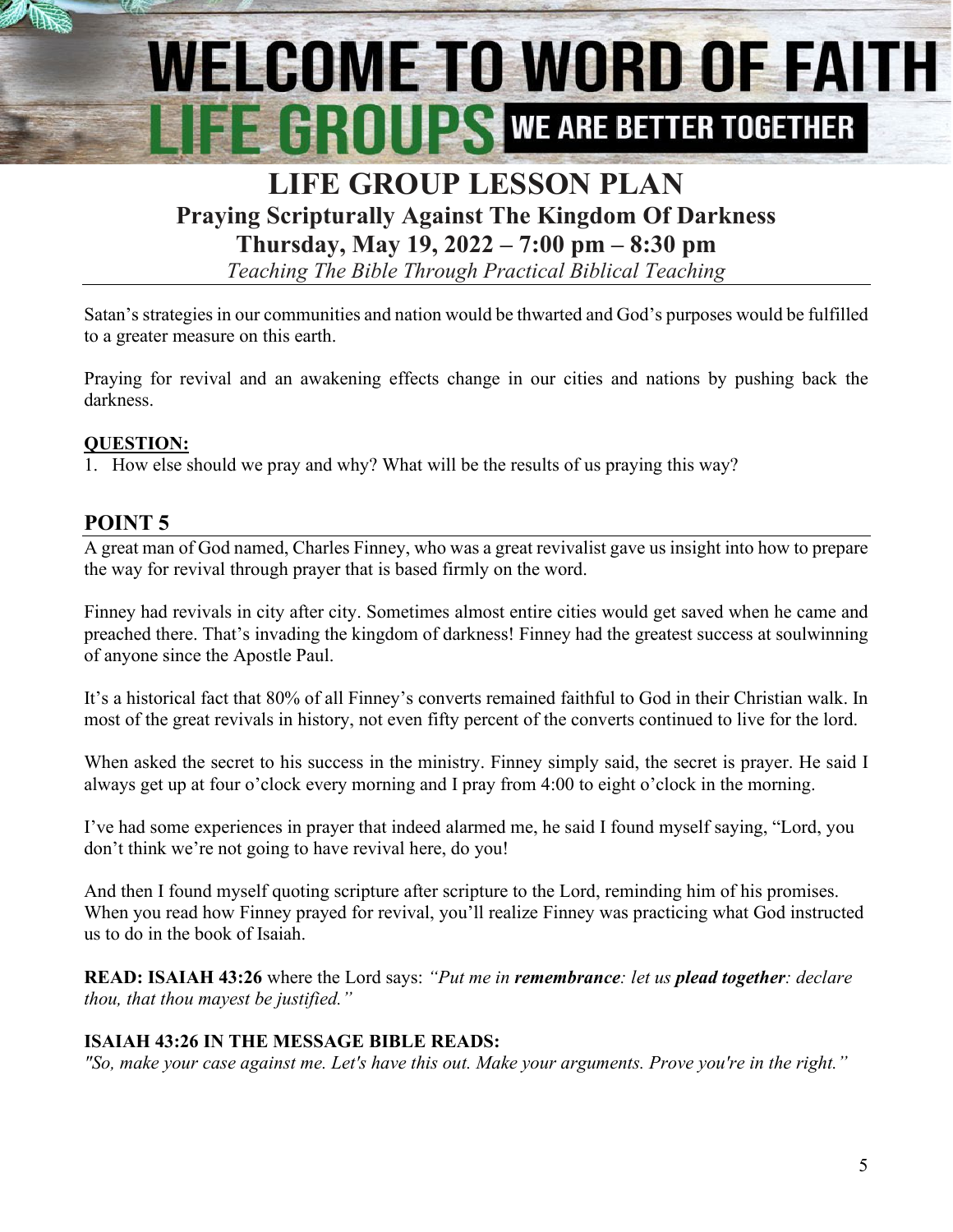# WELCOME TO WORD OF FAITH **EE GROUPS** WE ARE BETTER TOGETHER

## **LIFE GROUP LESSON PLAN Praying Scripturally Against The Kingdom Of Darkness Thursday, May 19, 2022 – 7:00 pm – 8:30 pm**

*Teaching The Bible Through Practical Biblical Teaching*

You prove that you are right by saying: "Lord you said in your Word." I'm making my argument with God's Word.

#### **READ: JEREMIAH 1:11**

*"Moreover the word of the LORD came unto me, saying, Jeremiah, what seest thou? And I said, I see a rod of an almond tree. 12 Then said the LORD unto me, Thou hast well seen: for I will hasten my word to perform it."*

The Word of the Lord came to Jeremiah and he seen it. When you see it, then God says I will hasten that word to perform it.

#### **THE MESSAGE BIBLE READS: JEREMIAH 1:12**

*And GOD said, "Good eyes! I'm sticking with you. I'll make every word I give you come true."*

But you have to get the Word! You have to **HEAR IT**, **RECEIVE IT**, **BELIEVE IT**, **SPEAK IT** and **ACT ON IT.** which are the five elements of faith.

Finney pled his case with God for revival in the cities where he would be preaching based on the promises in God's word. He put God in remembrance of what he had said in his Word. He prayed according to the Word for revival – for souls to come into the Kingdom of God. There isn't one account given that Finney ever pulled down demonic strongholds, prayed against devils, or dealt with ruling spirits over cities, yet, whole towns were won to the Lord where Finney preached.

#### **QUESTIONS:**

1. What was the secret to Finney's success in winning souls? What are the five elements of faith?

When Finney arrived in one area and started his meetings there, a lady approached him and said, "About a week ago, Father Nash leased a room from me. After about three days, I wondered why he didn't come out of his room, so I went up to his door and I could hear Father Nash groaning. She said I thought something was wrong with him, so I opened the door and peeked in. There he was lying in the middle of the floor, groaning and praying." Finney answered, "Don't worry about Father Nash, sister. Just leave him alone. He just has the burden of intercession to pray for lost souls."

Father Nash wasn't pulling down strongholds or fighting demons who were ruling over cities where Finney was going to be preaching.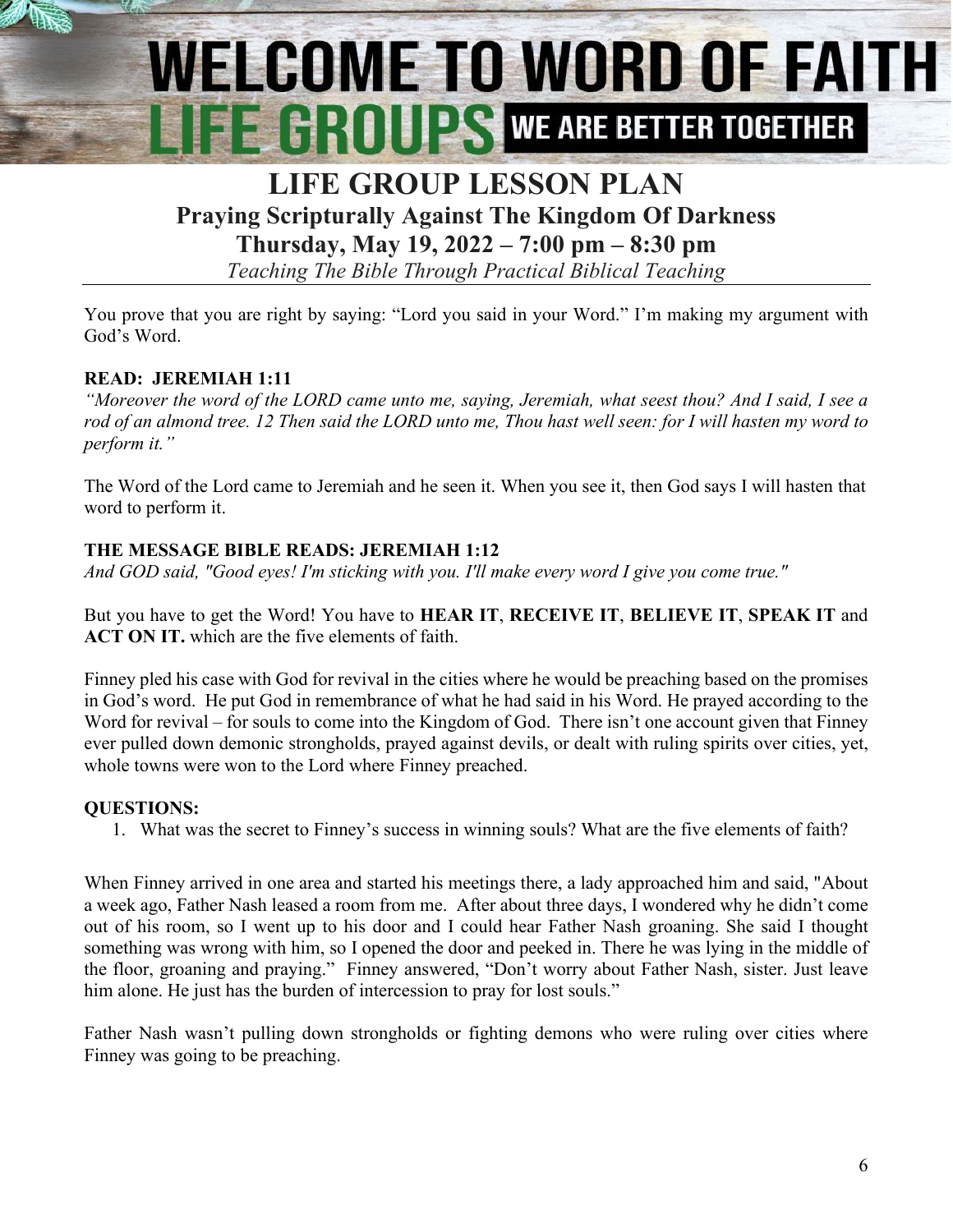# WELCOME TO WORD OF FAITH EEHIILS WE ARE BETTER TOGETHER

## **LIFE GROUP LESSON PLAN Praying Scripturally Against The Kingdom Of Darkness Thursday, May 19, 2022 – 7:00 pm – 8:30 pm**

*Teaching The Bible Through Practical Biblical Teaching*

He was praying according to **Romans 8:26** where it says:

*"Likewise the Spirit also helpeth our infirmities: for we know not what we should pray for as we ought: but the Spirit itself maketh intercession for us with groanings which cannot be uttered."*

The Holy Spirit helped him pray for lost souls with groanings that could not be uttered in articulate speech. But prayer that is in line with the word of God prepares the ground of people's hearts so the word can be planted and bear eternal fruit in people's lives.

That is the scriptural way to change cities and nations – not spending time supposedly warring against spiritual forces ruling over cities and nations that have already been defeated by Jesus.

Thousands of souls were won to the kingdom of God through Finney's ministry. Finney accomplished that by praying for souls – the precious fruit of the earth – and by preaching the word.

#### **QUESTIONS:**

1. Here we see a man of God groaning in the Spirit. Why do you think men think only women groan in the spirit? What was Father Nash doing?

### **ALTAR CALL - TIME OF DECISION (EVERYONE BOW YOUR HEADS)**

### **PRAISE REPORTS - \*2-MINUTES PER PERSON**

### **PRAYER FOCUS / INDIVIDUAL PRAYER REQUEST (10 MINUTES)**

#### **Prayer focus:**

- 1) Your Circle (friends and family)
- 2) Life Group members
- 3) Word of Faith Leadership:
	- a. Pastor Ronald D. Walker, Jr., Evangelist Sharon L. Walker, Minister Promise Walker, Brittany and Christian and the ministerial staff.
	- b. Bishop Keith A. Butler and Pastor Deborah Butler

#### **Have you reached out to your circle today?**